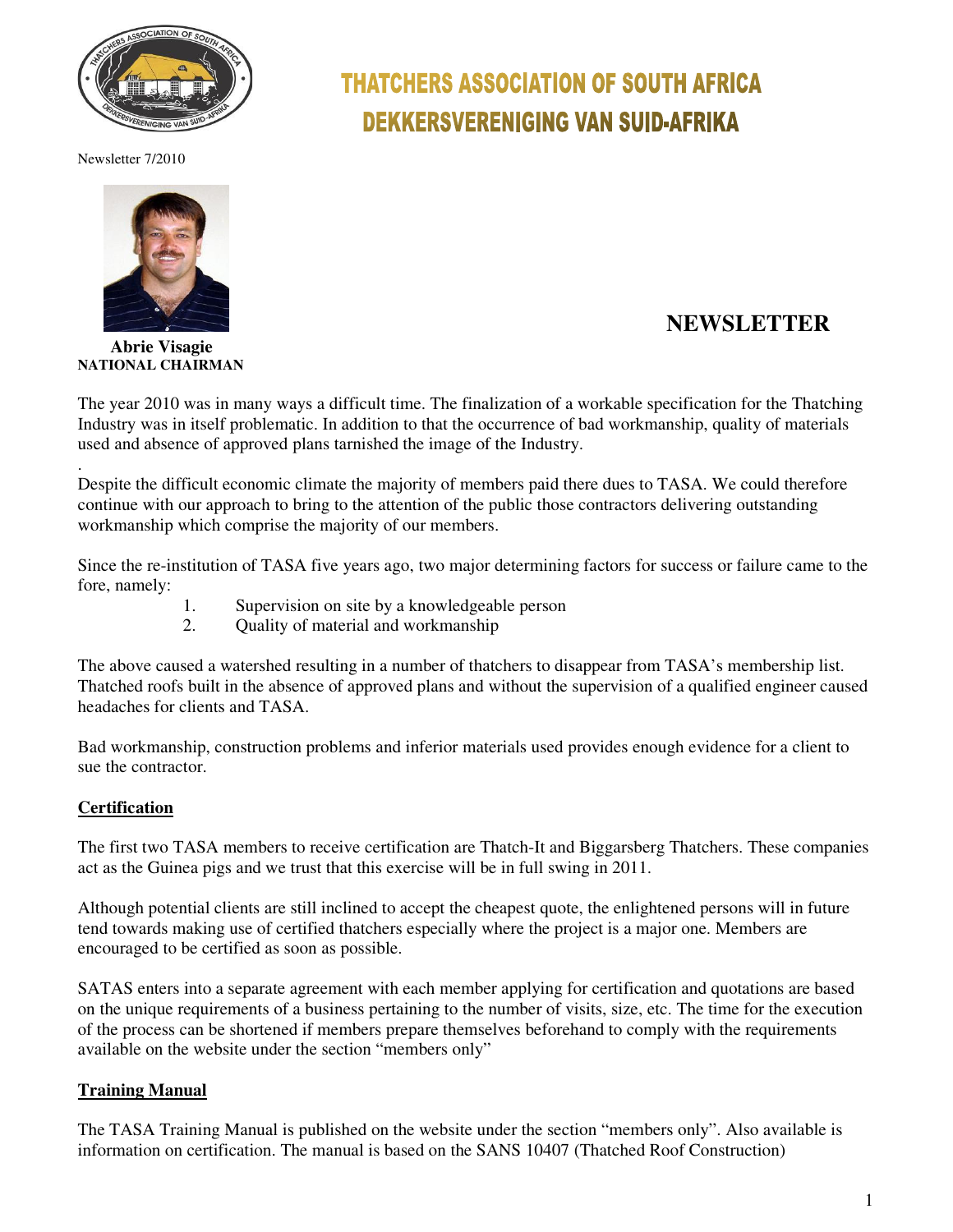Specification. It is still in concept form as input is still awaited from members re specification requirements for installing grass ridges and the correct servicing procedures to follow for reed roofs. (The correct method to follow to service thatched (grass) roofs is available on TASA's website).

However, sufficient information is available for preparation for certification.

#### **SANS 10407 & SANS 10400**

The section "T" of the National Building Regulations SANS 10400 is again referred to members of the committees for comment. This was done after considering appeals and correspondence received including that of TASA.

The CR3 document replacing SANS 10407 is awaiting member's comments and input. The SABS is eager to publish the documents before the end of this year.

#### **TASA Website**

The website is more users friendly and can be brought up to date by the Executive Officer herself. This is more cost effective. Although information added can be improved in time, it creates an informative platform for thatchers and the public alike.

Malpractices are put under the magnifying glass and the proper construction processes point out. Insurance companies as well as clients will be in a position to make informed decisions.

The website would have served its purpose as a marketing instrument for members and the Industry if improvement can be brought about in the quality of workmanship.

More photos and suggestions will be appreciated.

The following comments were received on the website:

#### Recent Comments

From Exercise Balls on Should I become a member of Thatchers Association of South Africa # Great information! I've been looking for something like this for a while now. Thanks!



From *gebhardt insurance* on Pole Structure in the Thatching Industry # This is the greatest paper I have read all day??? http://insurance-jargon.info



From free government grant on Pole Structure in the Thatching Industry #

Superb blog post, I have book marked this internet site so ideally I'll see much more on this subject in the foreseeable future!



From rachat de credit on Pole Structure in the Thatching Industry #

Find and pick some good points from you and it helps me to solve a problem, thanks. - Rob